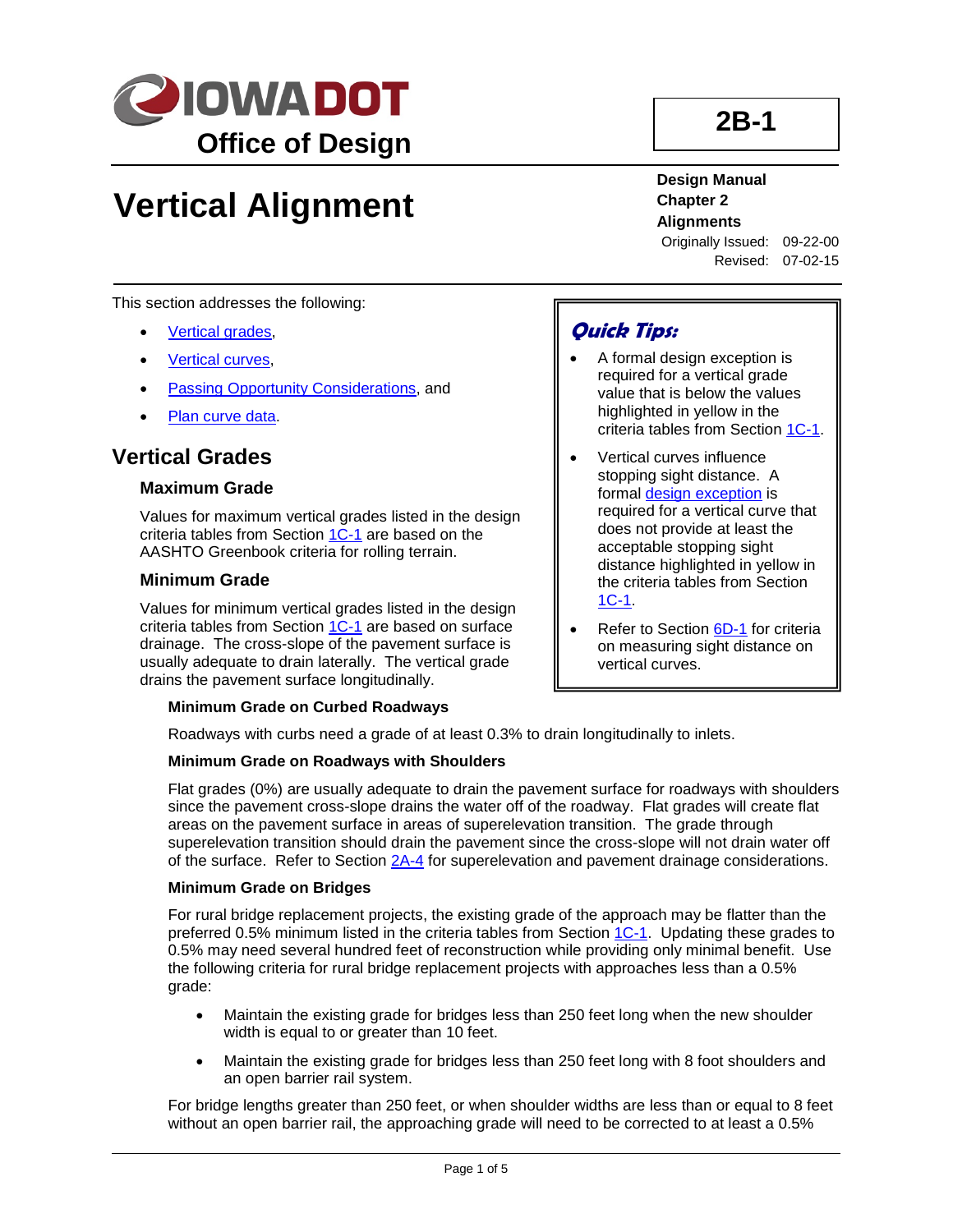minimum or be evaluated to make sure water does not encroach upon the traveled part of the roadway.

### **Critical Length of Grade**

Critical length of grade is the maximum length of a specific upgrade on which a loaded truck can operate without an unreasonable reduction in speed. The combination of the gradient and length of the grade will determine the truck speed reduction. A reasonable reduction in speed is less than 10 mph.

Designers can use Figure 1 when designing Interstates, Freeways, and Expressways to estimate the speed reduction for a loaded truck with an entering speed of 70 mph.



Length of Grade (ft)

**Figure 1:** Critical length of grade for design (Reference: Figure 3-28 AASHTO Greenbook, 2011).

## <span id="page-1-0"></span>**Vertical Curves**

Use vertical curves to smooth changes in vertical direction. A crest curve occurs when the arc of the curve is below the VPI. A sag curve occurs when the arc is above the VPI. Typically, vertical curves are symmetrical. This means the tangent length from VPC to VPI equals the tangent length from VPI to VPT. Figure 2 illustrates the components of a vertical curve.



**Figure 2:** Illustrations of a crest and sag vertical curve.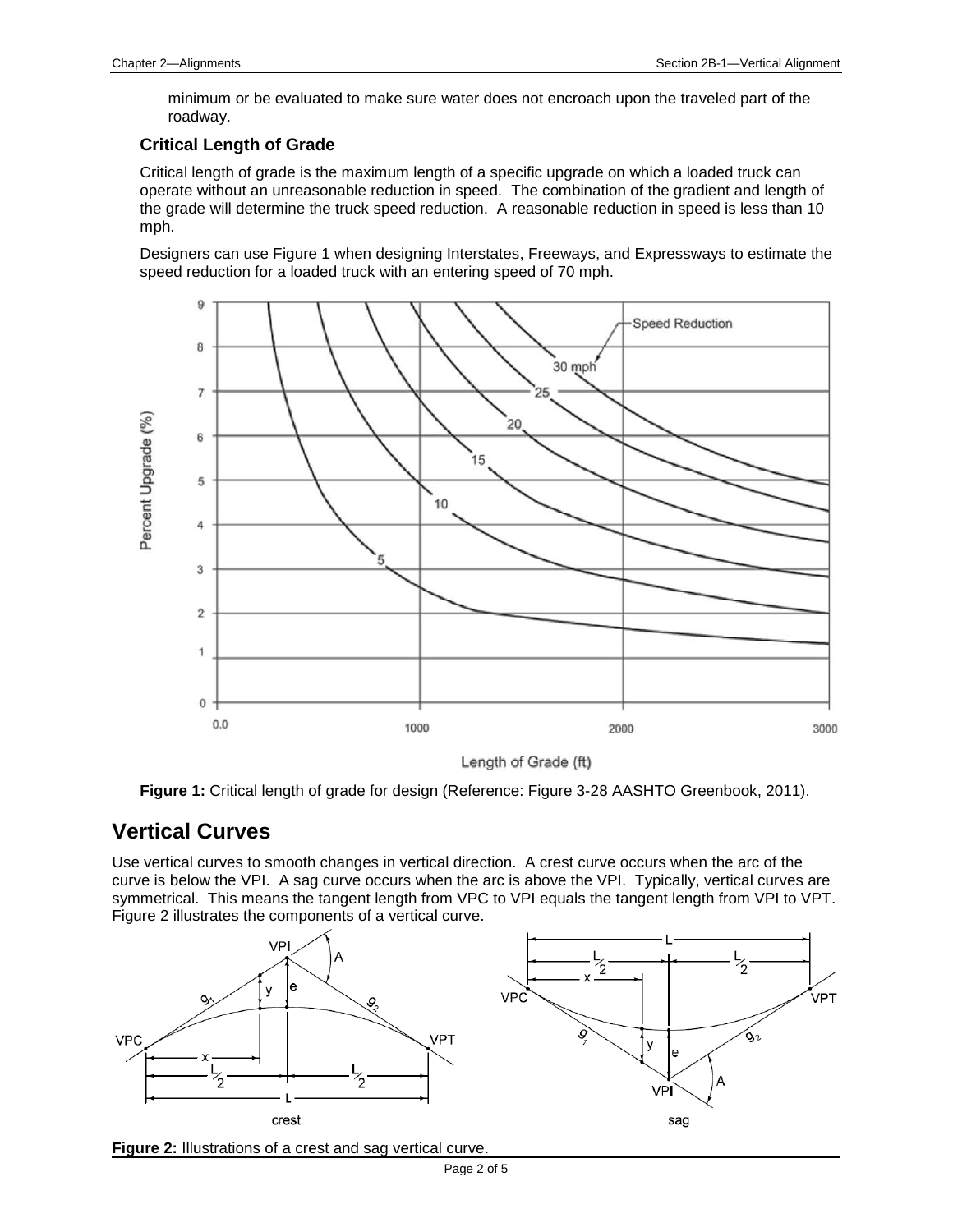### **Vertical Curve Components**

Defined below are the components that apply to crest and sag vertical curves.

A = Algebraic difference in gradients,  $g_2 - g_1$ .

**Note:**  $g_1$  and  $g_2$  are gradients, or tangent grades, of a slope given in percent. These gradients are determined by dividing the difference in elevation of two points by the horizontal distance between them and then multiplying by 100.

- $L = \text{Total length of vertical curve.}$
- $K =$  Rate of vertical curvature.

VPC = Vertical Point of Curvature.

VPT = Vertical Point of Tangency.

VPI = Vertical Point of Intersection.

- $x =$  Horizontal distance to any point on the curve from the VPC.
- $x<sub>t</sub>$  = Turning point, which is the minimum or maximum point of the curve.
- e = Vertical offset or middle ordinate, which is the vertical distance from the VPI to the arc.

y = Vertical distance at any point on the curve to the tangent grade.

 $r =$  Rate of change of grade.

 $E_{VPC}$  = Elevation of VPC.

 $E_{VPT}$  = Elevation of VPT.

 $E_x$  = Elevation of a point on the curve at a distance x from the VPC.

 $E_t$  = Elevation of the turning point.

### **Formulas**

The formulas below are used in the design of vertical curves.

| $A = g_2 - g_1$                                               | $g_1$ and $g_2$ are in percent                        |
|---------------------------------------------------------------|-------------------------------------------------------|
| $K = \frac{L}{A}$                                             | L is given in feet and $g_1$ and $g_2$ are in percent |
| $r = \frac{A}{100L}$                                          | L is given in feet and $g_1$ and $g_2$ are in percent |
| $e = \frac{AL}{800}$                                          | L is given in feet                                    |
| $y = \frac{4ex^2}{1^2} = \frac{1}{2}rx^2 = \frac{Ax^2}{2001}$ | measured from the tangent that passes through VPC     |
|                                                               | and VPI: L and x are given in feet                    |
| $E_x = E_{VPC} + g_1 x + \frac{1}{2} r x^2$                   | L and x are given in feet: convert $g_1$ to a decimal |
| $X_t = -\frac{g_1}{r}$                                        | $x_t$ is in feet: convert $g_1$ to a decimal          |
| $E_t = E_{VPC} - \frac{g_1^2}{2r}$                            | convert $g_1$ to a decimal                            |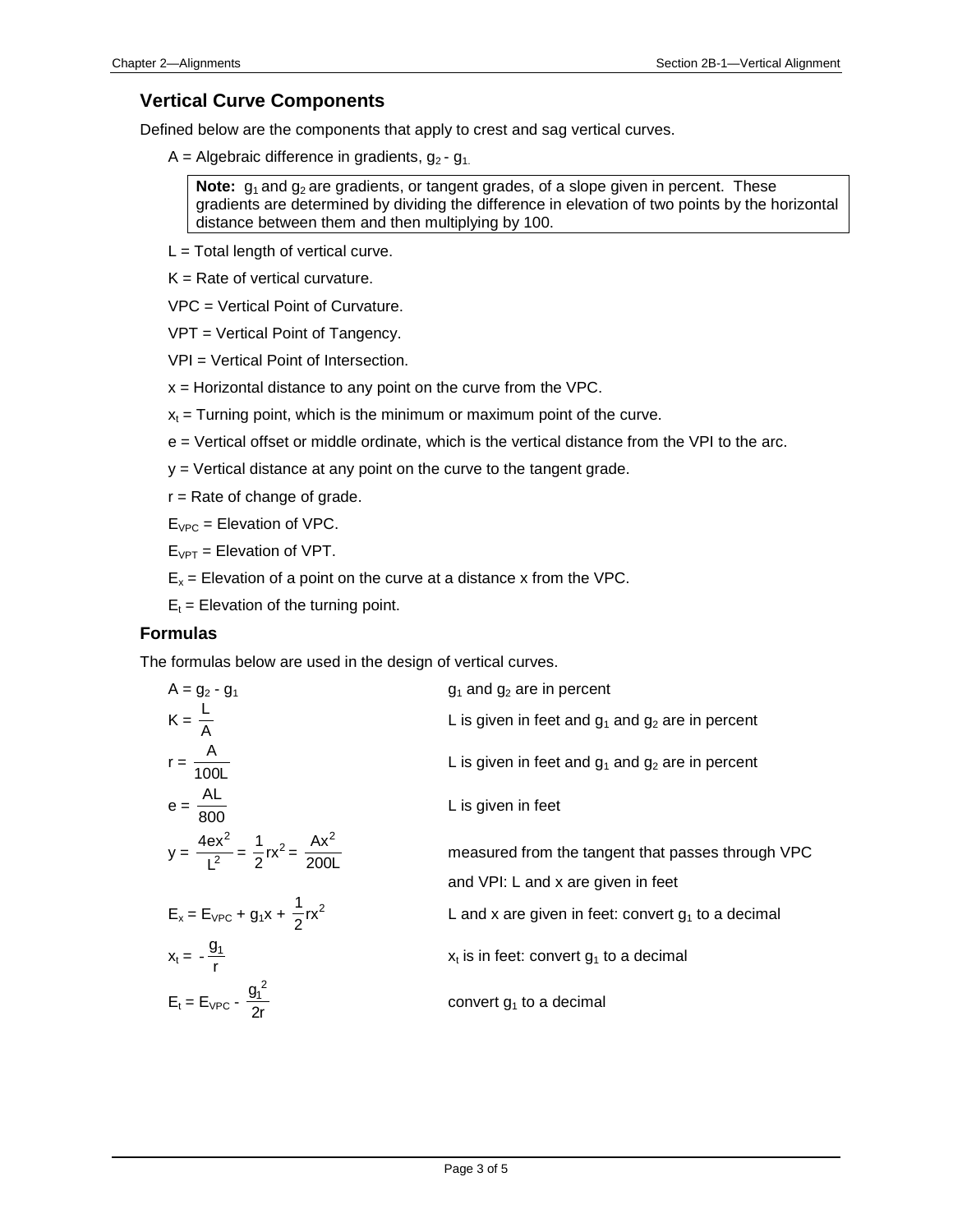## **Design Considerations**

Several items to consider in the process of designing a vertical curve are:

#### **Sight Distance**

The principal control in the design of a vertical curve is stopping sight distance. Stopping sight distance is required throughout an alignment. Rate of vertical curvature (K) is a design control to measure stopping sight distance. Refer to Section 6D-1 for rate of vertical curvature criteria.

Decision sight distance is desirable to decision points on a roadway. Crest vertical curves influence the available decision sight along a roadway. Refer to Section  $6D-1$  for decision sight distance criteria.

### **Pavement Surface Drainage**

Pavement surface drainage should be considered in the design of a vertical curve. A rate of vertical curvature greater than 167 may cause pavement surface drainage problems, especially near the high point of a crest curve or low point of sag curve. Designers should check pavement surface drainage near the turning points of vertical curves to make sure the pavement surface drains. The evaluation should confirm the cross-slope of the pavement drains the pavement surface.

For curbed roadways, the longitudinal grade drains water to the inlets.

#### **Combination of Horizontal and Vertical Alignment**

Horizontal and vertical alignments should be designed together to provide stopping and decision sight distance.

Poor coordination between superelevation transition and a vertical alignment may result in a flat spot in the pavement surface, which will not drain water off the surface. Refer to Section 2A-4 for more information about the coordination between superelevation transition and vertical alignment.

#### **Coordination with Bridge Design**

Avoid sag vertical curves which result in a low point on a bridge. Adjust the vertical alignment to move the low point off the bridge.

#### **Bridge Clearances**

Profiles must be designed to provide adequate bridge clearances. Refer to Section 1C-1 for clearance criteria.

#### **Snow Concerns**

In areas of flat open ground, a vertical alignment 3 to 5 feet above natural ground can reduce snow drifting. A vertical alignment 3 feet above the natural provides a 5 foot standard ditch depth.

#### **Conveying Drainage underneath Roads**

Locate profiles such that:

- Culverts do not extend into the subgrade, and preferably not into the subgrade treatment.
- Adequate headwater is provided for culvert design.

Profiles for bridges over streams or rivers need to accommodate bridge structure, design flows, and freeboard. Coordinate with Preliminary Bridge Design.

#### **Earthwork**

The vertical alignment should desirably balance the earthwork, but this should not be achieved at the cost of providing stopping and decision sight requirements through vertical curves.

#### **Minimum Vertical Curve Length**

A minimum curve length (in feet) of three times the design speed is the minimum length for both sag and crest vertical curves. Curve lengths based upon a minimum K value for small values of algebraic differences in grade (A) result in small curve lengths or no curve length at all because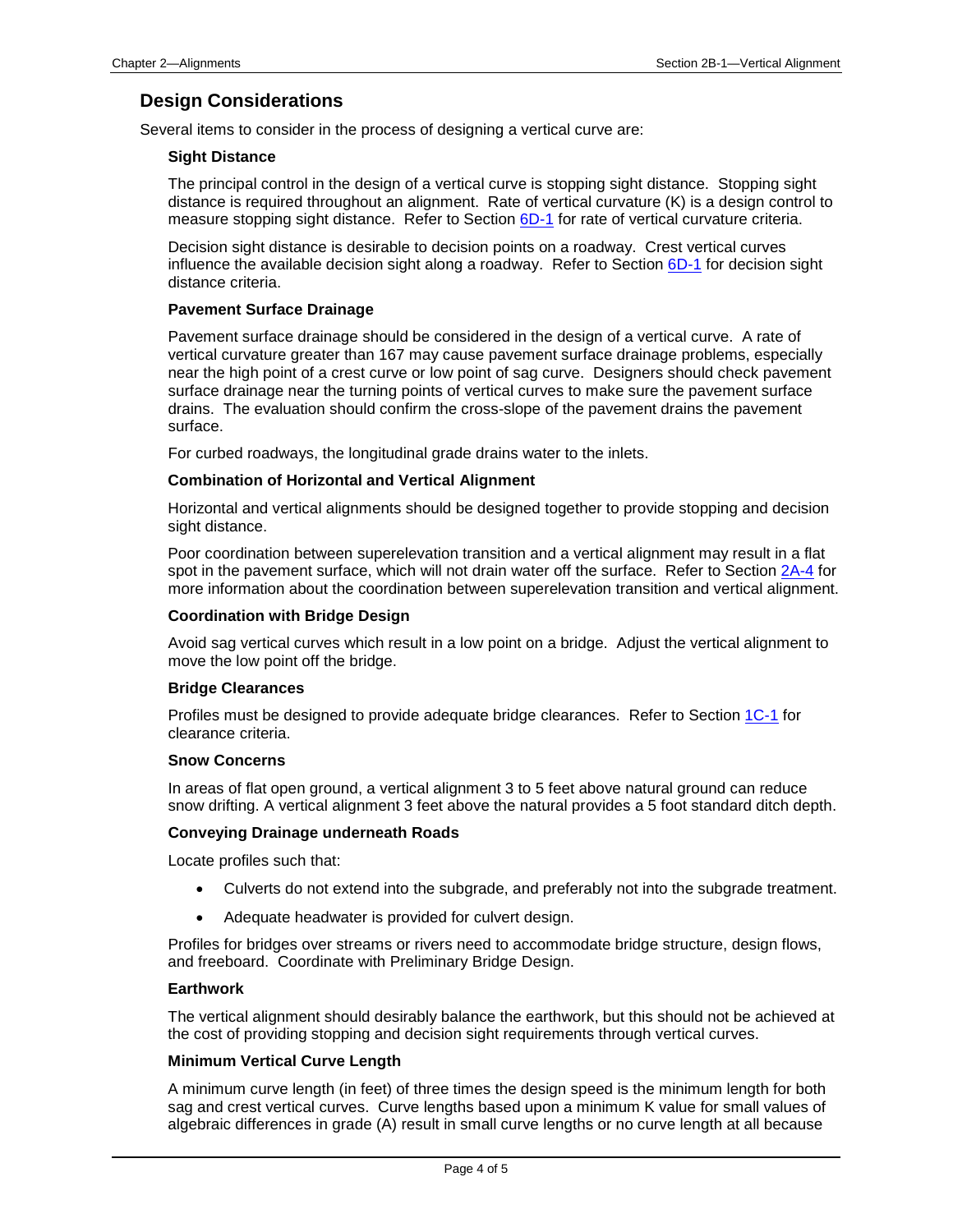the sight line passes over the high point. Short curves or no curve is not a desirable practice; therefore, the minimum length of curve based upon a design is the desirable practice.

## <span id="page-4-0"></span>**Passing Opportunity Considerations**

The level of service of a two way, two lane roadway is directly impacted by the percentage of the roadway that provides adequate sight distance to safely pass a slower moving vehicle. Designers should provide frequent passing opportunities for drivers. No table for a minimum number of passing opportunities per given distance for different design situations exists; however, procedures presented in the Highway Capacity Manual provide an evaluation of the level of service based on passing opportunities and vehicle volume and mix. Providing frequent passing opportunities becomes increasingly more important as traffic volumes increase. If ample passing opportunities cannot be provided the designer may want to consider alternative alignments or providing passing lanes.

# **Plan Curve Data**

The common vertical alignment design values and degree of accuracy shown on the plans include:

- VPI Stationing Placed at nearest 25 foot increment (e.g., 125+25.00 or 125+50.00).
- Length of curves 50 foot increments.
- Grades Nearest 0.01% and preferably divisible by 4.
- $K To$  the nearest whole number.
- Elevation  $-$  to the 0.01 foot.

Display vertical curve data in the following order on plan sheets:

VPI Elv Len K